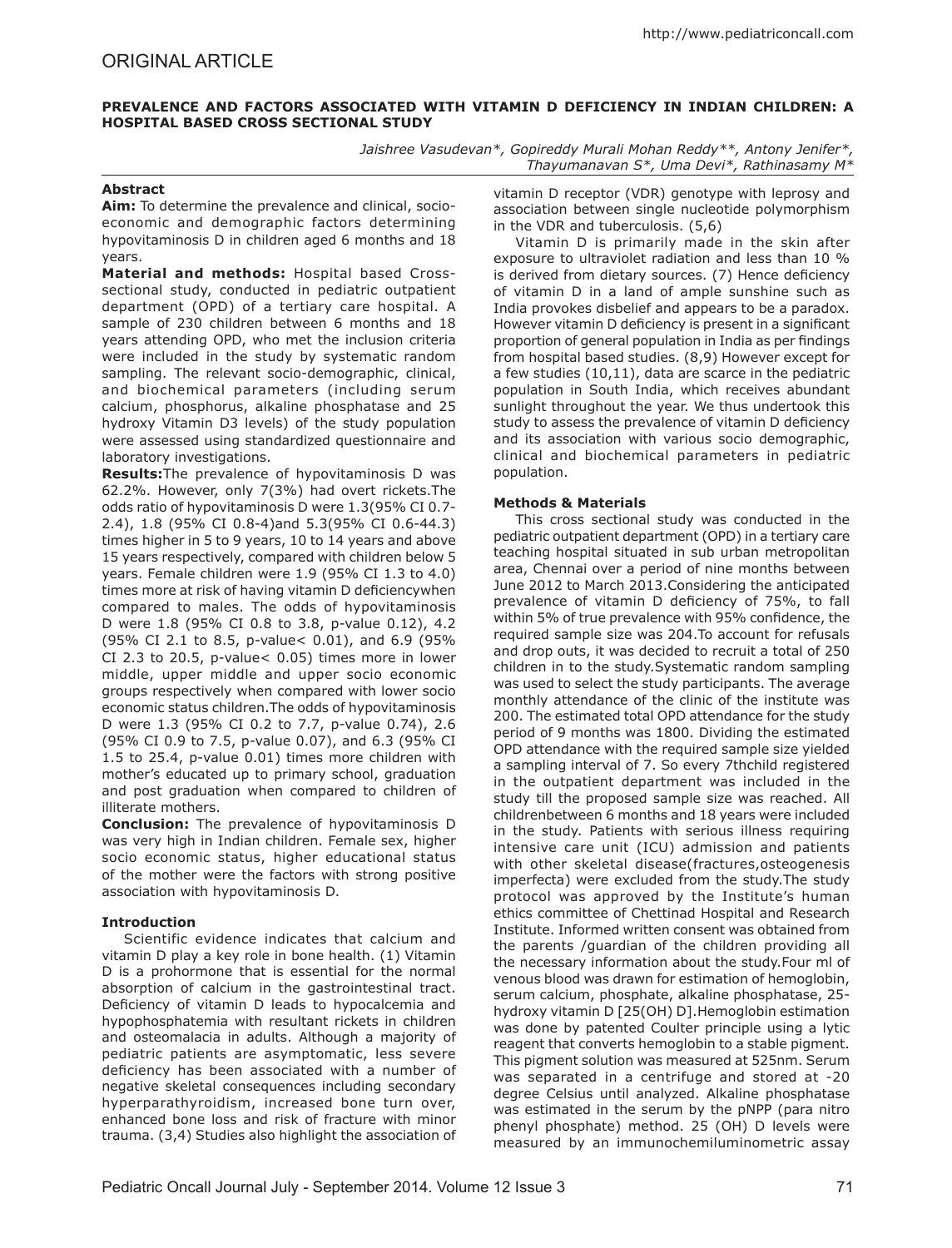in ADVIA Centaur auto analyzer with an assay range of 3.7-150ng/ml. As per the US Institute of Medicine classification, 25(OH)D levels of > 20 ng/ml indicated vitamin D sufficiency, levels of <15ng /ml were considered as deficiency and 5ng/ml or less were considered as severe deficiency. (12) The laboratory reference range for alkaline phosphatase was 150- 470 U/L, for serum calcium was 8.8-10.2 mg/dl and for serum phosphorus was 2.5-4.9mg/dl. Anemia was defined as hemoglobin less than 11gm/dl.Clinical vitamin D deficiency was diagnosed if the subject had frontal bossing,epiphyseal widening, rachitic rosary or genu varum or genu valgum,the latter being defined as intercondylar and intermalleolar distances >6cm and>8cm respectively.

### **Statstical Methods**

Statistical analysis was carried out using IBM SPSS statistical software (version 21).Various degrees of hypovitaminosis were taken as outcome variable. Socio demographic parameters like age, sex, socio economic status, mother's education, clinical parameters like concurrent illnessand body mass index(BMI) were considered as explanatory variables. Descriptive analysis of explanatory and outcome variables was done. After confirming the distribution of normality, association between the explanatory and outcome variables was analyzed by calculating unadjusted odds ratios using binary logistic regression. The variables with statistically significant association in univariate analysis were included in the multivariate analysis to compute adjusted Odds ratios and their 95% CI and p - value.

#### **Results**

A total of 250 children were approached and 20 children refused to participate,so the non-participation rate was 8% in the study. A total of 230 children were included in the final analysis. Vitamin D deficiency was seen in 87 (37.4%), Vitamin D insufficiency was seen in 57 (24.8%) and 86 (37.8%). Out of the total study subjects, 114 (49.6 %) were below five years, 71(30.9 %) were between five to 9 years, 37(16%) were between 10 to 14 years and the remaining 8 (3.5 %) were above 15 years of age. Male: female ratio was 118:112. According to the modified Kuppuswamy's socio economic status scale (13), 29(12.6%) belonged to upper, 86 (37.4%) to upper middle, 54(23.5%) to lower middle, 59(25.7%) to upper lower and remaining 2 (0.9%) to the lower socio economic class. Eighteen mothers (7.8%) were illiterate, 7(3%)had completed primary school,104(45.2%) went to school from 6 to 12 years, 72(31.3%) were graduates and 29(12.6%) were post graduates.In 50 (21.7%) children the milk consumption was below 150 ml/day, the proportion of children with daily consumption levels between 150 ml to299 ml,300 ml to 449 ml, 450 ml to 599 ml and above 600 ml were 74(32.2%),52(22.6%), 46(20%) and 8 (3.5 %) respectively.Seventy-nine children (34.3%) were underweight, 134 (58.3%)had normal nutrition and the remaining 17 (7.4%) were overweight. The proportion of subjects with anemia

was 36 (15.7%) in study population. Infections other than skin and soft tissue infections (SSTI) were seen in 43 (18.7%), recurrent abdominal pain (RAP) in 16 (7%), asthma/bronchiolitisin 15(6.5%), allergies in 11 (4.8%), neurodevelopmental problems in 7 (3%), seizures in 4 (1.7%), skin & soft tissue infections in 3 (1.3%) children. Clinical vitamin D deficiency was present only in 7 (3%) children. Table 1 gives association with various socio-economic parameters and vitamin D levels. Multivariate logistic regression analysis was conducted by including all the socio demographic variables which have demonstrated statistically significant association in univariate analysis in the equation which is depicted in Table 2. Table 3 gives association of various biochemical parameters with different vitamin D groups.

#### **Discussion**

We found a high prevalence of hypovitaminosis D in our study group which is similar to that reported in previous Indian studies. (14-15). Skin pigmentation determines the duration of sun exposure necessary to achieve a concentration of vitamin D. Overall, an Asian Indian is thought to require 3 times and darker skinned person 6-10 times as much as ultraviolet B exposure as a light skinned person to achieve equivalent vitamin D concentration. (16) The high vitamin D prevalence reported in India could be due to decreased cutaneous synthesis owing to higher skin pigmentation and less sun exposure. Other contributing factors are a high fiber diet containing phosphates and phytates which can deplete vitamin D stores and increase calcium requirement (17), genetic factors like having increased 25 hydroxyvitaminD – 24- hydroxylase which degrades 25 hydroxy vitamin D to inactive metabolites (18) and increased pollution which hampers cutaneous vitamin D synthesis. (19) However, clinical manifestations of hypovitaminosis D were seen in a very small fraction in our study which proves that overt rickets is only the tip of the iceberg of hypovitaminosis D. (2)

Female children had a higher risk of vitamin D deficiency in our study. More clothing of the body and lesser participation in outdoor activities leading to decreased cutaneous vitamin D synthesis could be a contributing factor.In a study of schoolgirls from India,90.8% were found to have vitamin D deficiency (20).

Adolescents are prone to vitamin D deficiency because of greater mineral demands of their growing bones. (21)The current study found increased risk of vitamin D deficiency in children aged 10 and above. In children,few studies have examined whether childhood vitamin D status is associated with obesity or insulin resistance. (22)In the current study, obese children were at a greater risk of developing vitamin D deficiency.It has been proposed that higher body fat leads to increased sequestration of vitamin D in adipose tissue,resulting in lower serum vitamin D levels that lead to insulin resistance and metabolic syndrome. (22)

Though there are some studies reporting association of pneumonia and asthma with vitamin D deficiency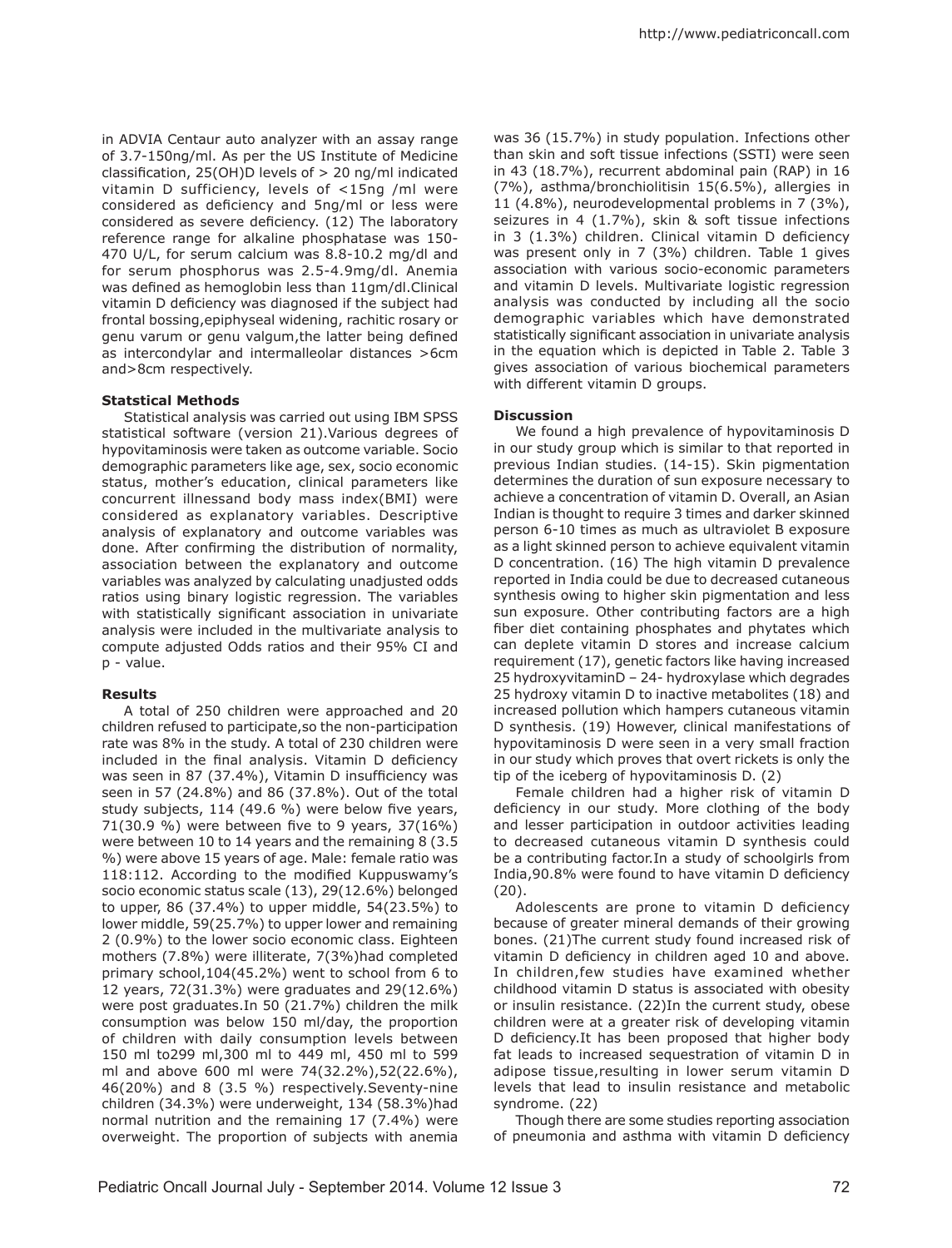| <b>Parameter</b>             | <b>Normal</b><br>vitamin D<br>$(N = 87)$ (%) | <b>Insufficient</b><br>$N = 57$ (%) | <b>Deficient</b><br>$N = 86$<br>(9/6) | <b>Unadjusted</b><br><b>Odds Ratio</b><br>(95%CI) | P<br>value |  |  |  |  |
|------------------------------|----------------------------------------------|-------------------------------------|---------------------------------------|---------------------------------------------------|------------|--|--|--|--|
| Age group                    |                                              |                                     |                                       |                                                   |            |  |  |  |  |
| Below 5 yrs                  | 49(43.0%)                                    | 27(23.7%)                           | 38(33.3%)                             |                                                   |            |  |  |  |  |
| 5 to 9 yrs                   | 26(36.6%)                                    | 22(31.0%)                           | 23(32.4%)                             | $1.3(0.7 \text{ to } 2.4)$                        | 0.39       |  |  |  |  |
| $10$ to $14$ yrs             | 11(29.7%)                                    | $6(16.2\%)$                         | 20(54.1%)                             | $1.8(0.8 \text{ to } 4.0)$                        | 0.15       |  |  |  |  |
| 15 and above                 | $1(12.5\%)$                                  | $2(25.0\%)$                         | 5(62.5%)                              | $5.3(0.6 \text{ to } 44.3)$                       | 0.12       |  |  |  |  |
| Gender                       |                                              |                                     |                                       |                                                   |            |  |  |  |  |
| Male                         | 33(29.5%)                                    | 30(26.8%)                           | 49(43.8%)                             |                                                   |            |  |  |  |  |
| Female                       | 54(45.8%)                                    | 27(22.9%)                           | 37(31.4%)                             | $1.9(1.2 \text{ to } 3.5)$                        | 0.01       |  |  |  |  |
| <b>Socio Economic status</b> |                                              |                                     |                                       |                                                   |            |  |  |  |  |
| Lower/ Upper lower           | 36(59.0%)                                    | 11(18.0%)                           | 14(23.0%)                             |                                                   |            |  |  |  |  |
| Lower middle                 | 24(44.4%)                                    | 14(25.9%)                           | 16(29.6%)                             | $1.8$ (0.8 to 3.8)                                | 0.12       |  |  |  |  |
| Upper middle                 | 22(25.6%)                                    | 23(26.7%)                           | 41(47.7%)                             | 4.2 $(2.1 \text{ to } 8.5)$                       | < 0.001    |  |  |  |  |
| Upper                        | $5(17.2\%)$                                  | $9(31.0\%)$                         | 15(51.7%)                             | 6.9 (2.3 to 20.5)                                 | < 0.001    |  |  |  |  |
| <b>Education of mother</b>   |                                              |                                     |                                       |                                                   |            |  |  |  |  |
| Illiterate                   | $9(50\%)$                                    | 3(16.7%)                            | $6(33.3\%)$                           |                                                   |            |  |  |  |  |
| Upto primary                 | $3(42.9\%)$                                  | $1(14.3\%)$                         | $3(42.9\%)$                           | 1.3 (0.2 to 7.7)                                  | 0.74       |  |  |  |  |
| Primary to $+2$              | 51(49%)                                      | 28(26.9%)                           | 25(24%)                               | $1.0$ (0.4 to 2.9)                                | 0.94       |  |  |  |  |
| Graduate                     | 20(27.8%)                                    | 17(23.6%)                           | 35(48.6%)                             | $2.6(0.9 \text{ to } 7.5)$                        | 0.07       |  |  |  |  |
| Post graduate                | $4(13.8\%)$                                  | $8(27.6\%)$                         | 17(58.6%)                             | $6.3(1.5 \text{ to } 25.4)$                       | 0.01       |  |  |  |  |
| <b>Milk Consumption</b>      |                                              |                                     |                                       |                                                   |            |  |  |  |  |
| Below 150                    | 28(56%)                                      | 8(16%)                              | 14(28%)                               |                                                   |            |  |  |  |  |
| 150 to299                    | 24(32.4%)                                    | 21(28.4%)                           | 29(39.2%)                             | $2.6$ (1.3 to 5.6)                                | 0.01       |  |  |  |  |
| 300 to 449                   | 20(38.5%)                                    | $9(17.3\%)$                         | 23(44.2%)                             | 2 (0.9 to 4.5)                                    | 0.07       |  |  |  |  |
| 450 to 599                   | 14(30.4%)                                    | 17(37%)                             | 15(32.6%)                             | $2.9(1.2 \text{ to } 6.7)$                        | 0.01       |  |  |  |  |
| 600 and above                | $1(12.5\%)$                                  | 2(25%)                              | 5(62.5%)                              | 8.9(1.0 to 77.9)                                  | 0.04       |  |  |  |  |
| <b>Body Mass Index (BMI)</b> |                                              |                                     |                                       |                                                   |            |  |  |  |  |
| Under weight                 | 34(43%)                                      | 19(24.1%)                           | 26(32.9%)                             |                                                   |            |  |  |  |  |
| Normal                       | 48(35.8%)                                    | 34(25.4%)                           | 52(38.8%)                             | $1.4(0.8 \text{ to } 2.4)$                        | 0.29       |  |  |  |  |
| Overweight & obesity         | $5(29.4\%)$                                  | 4(23.5%)                            | $8(47.1\%)$                           | $1.8(0.6 \text{ to } 5.6)$                        | 0.30       |  |  |  |  |
| Anemia                       |                                              |                                     |                                       |                                                   |            |  |  |  |  |
| Anemia                       | 16(44.4%)                                    | 11(30.6%)                           | 9(25%)                                |                                                   |            |  |  |  |  |
| No anemia                    | 71(36.6%)                                    | 46(23.7%)                           | 77(39.7%)                             | $1.4(0.7 \text{ to } 2.8)$                        | 0.37       |  |  |  |  |
| Morbidity                    |                                              |                                     |                                       |                                                   |            |  |  |  |  |
| Well child                   | 16(26.7%)                                    | 16(26.7%)                           | 28(46.7%)                             | 2(1 to 3.8)                                       | 0.04       |  |  |  |  |
| Any morbidity                | 71(41.8%)                                    | 41(24.1%)                           | 58(34.1%)                             |                                                   |            |  |  |  |  |

**Table 1: Association between various socio demographic parameters and hypovitaminosis D (N=230)**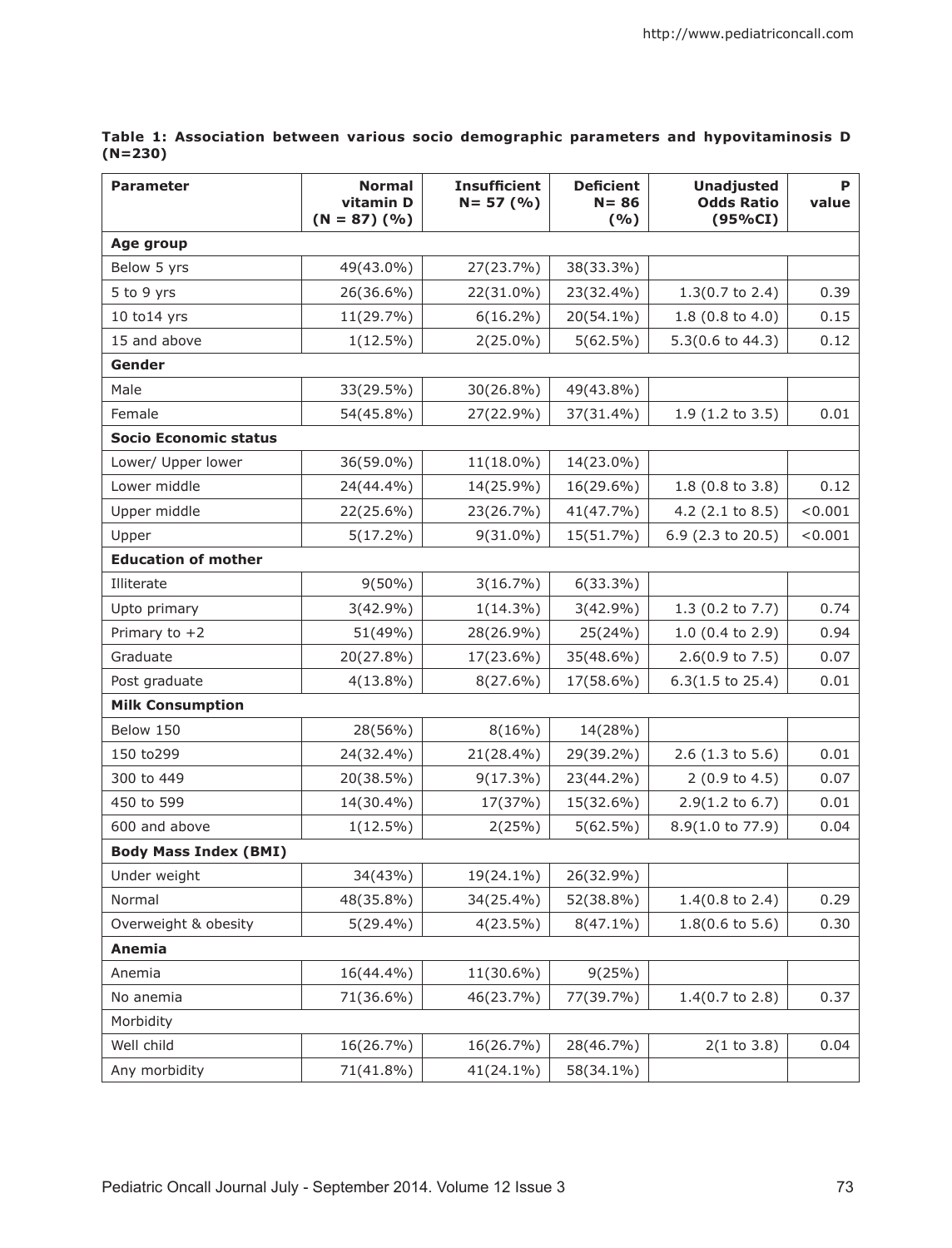|                                | <b>Adjusted</b><br><b>OR</b> | P- value | 95% CI for OR |              |  |  |  |
|--------------------------------|------------------------------|----------|---------------|--------------|--|--|--|
| <b>Parameter</b>               |                              |          | Lower         | <b>Upper</b> |  |  |  |
| I. Sex                         |                              |          |               |              |  |  |  |
| Male (Base line)               |                              |          |               |              |  |  |  |
| Female                         | 2.1                          | .014     | 1.2           | 3.9          |  |  |  |
| <b>II.Socioeconomic status</b> |                              |          |               |              |  |  |  |
| Upper lower &lower (Base line) |                              |          |               |              |  |  |  |
| Lower middle                   | 1.7                          | 0.18     | 0.8           | 3.9          |  |  |  |
| <b>Upper Middle</b>            | 3.5                          | 0.00     | 1.4           | 8.9          |  |  |  |
| Upper                          | 4.5                          | 0.03     | 1.1           | 18.0         |  |  |  |
| <b>III. Mother's education</b> |                              |          |               |              |  |  |  |
| Illiterate (Base line)         |                              |          |               |              |  |  |  |
| Upto primary                   | 1.6                          | 0.62     | 0.3           | 9.9          |  |  |  |
| Primary to $+2$                | 0.7                          | 0.55     | 0.2           | 2.1          |  |  |  |
| Graduate                       | 0.8                          | 0.76     | 0.2           | 3.0          |  |  |  |
| Post graduate                  | 1.7                          | 0.54     | 0.3           | 8.6          |  |  |  |
| <b>IV. Milk consumption</b>    |                              |          |               |              |  |  |  |
| Below 150 (Base line)          |                              |          |               |              |  |  |  |
| 150 t0 299                     | 2.0                          | 0.07     | 0.9           | 4.6          |  |  |  |
| 300 to 449                     | 1.3                          | 0.54     | 0.5           | 3.2          |  |  |  |
| 450 to 599                     | 2.1                          | 0.12     | 0.8           | 5.6          |  |  |  |
| 600 and above                  | 4.2                          | 0.21     | 0.4           | 41.9         |  |  |  |

# **Table 2: Multivariate logistic regression analysis of association between Hypovitaminosis D and various socio demographic and clinical parameters**

# **Table 3: Summary of various bio chemical parameters in different Vitamin D status groups**

| <b>Vitamin D status</b> | Serum Calcium(mg/dl) | <b>Serum Phosphorus</b><br>(mg/dl) | <b>Serum Alkaline</b><br>Phosphatase (U/L) |
|-------------------------|----------------------|------------------------------------|--------------------------------------------|
| Sufficient $(N = 87)$   | $9.67 \pm 0.43$      | $5.34 \pm 0.69$                    | 239.69±59.48                               |
| Insufficient $(N=57)$   | $9.80 \pm 0.50$      | $5.30 \pm 0.79$                    | 241.12±71.43                               |
| Deficient $(N=86)$      | $9.61 \pm 0.62$      | $5.33 \pm 0.75$                    | 245.65±78.12                               |
| Total $(N=230)$         | $9.68 \pm 0.53$      | $5.33 \pm 0.73$                    | 242.27±69.63                               |
| p value                 | 0.12                 | 0.95                               | 0.84                                       |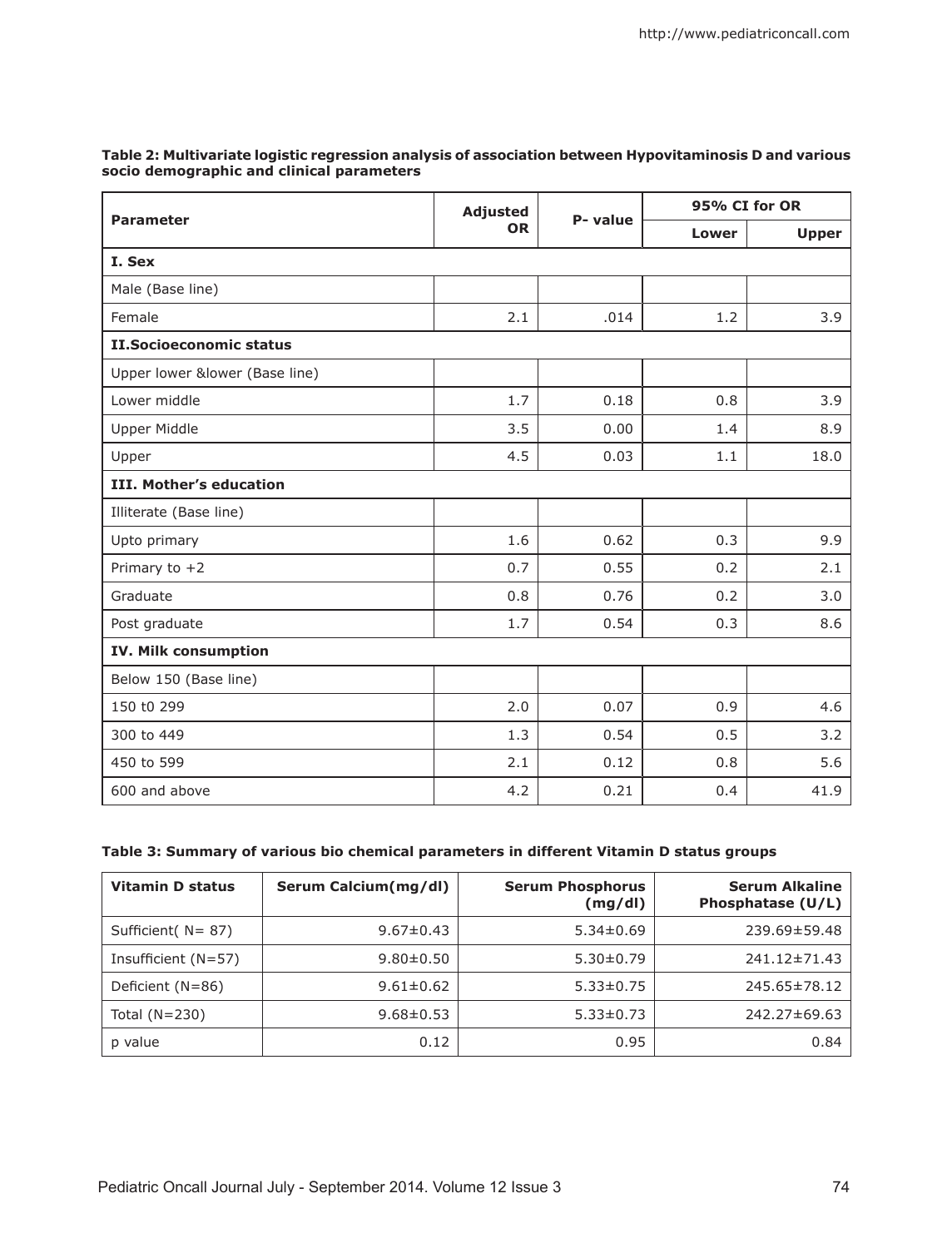(23), the current study did not find an association with any co-morbidity. However, contrary to expectations, children with increased intake of milk had a higher incidence of vitamin D deficiency. As the vitamin D content of cow's milk is only 3-40 IU/litre(24), sunlight exposure is the primary determinant of vitamin D status in humans. Secondly a potential limitation of the current study is that the estimated dietary milk intake and sunlight exposure information was self report.

The present study found that children from the higher socio economic group were at greater risk of hypovitaminosis D. This is contrary to the study by Marwah et al. (9) LInhares et al did not find any significant differences in the mean vitamin D concentration between the two socio economic groups. (25) However the difference we foundis supported by observations that other biochemical parameters like serum calcium , phosphorus and alkaline phosphatase concentrations did not differ significantly in both groups whereas the sun light exposure (as obtained by self report) was more in the low socio economic groups. This could also probably explain why children with better educated mothers had a higher risk of vitamin D deficiency; the time spent in outdoor activities in such children was less compared to children with poorly educated mothers.

Serum alkaline phosphatase has been reported to be a useful screening test for hypovitaminosis D. (26) In the present study, there was no correlation between serum alkaline phosphatase and serum vitamin D levels. This in contrast to several studies in which serum alkaline phosphatase showed a significant but inverse correlation with vitamin D level in children with hypovitaminosis D. (26,27) However the results of the study are consistent with those of Shaheen et al (28) and Siddiqui et al(29). This could be explained on the basis of the fact that serum alkaline phosphatase rise has been documented in patients with known rickets or osteomalacia. However rickets with florid manifestations is only a fraction of the total prevalence of vitamin D deficiency. (2) Most of the cases diagnosedwith vitamin D deficiency/ insufficiency in the present study did not have signs of rickets. Hence in subclinical vitamin D deficiency, rise in serum alkaline phosphatase is insufficient or inconsistent enough to pick up hypovitaminosis D.

## **Conclusion**

There is a very high prevalence of vitamin D deficiency in the pediatric population, more so in adolescents, female children and obese children. It is more prevalent in upper socio-economic strata, probably linked to lesser sunlight exposure. Serum alkaline phosphatase is not a good screening tool to detect vitamin D deficiency. In view of this high prevalence of hypovitaminosis D, importance has to be given to adequate vitamin D supplementation in the Indian population even though vitamin D is a sunshine vitamin.

### **Conflict of Interest :** None **Funding :** None

#### **Financial Disclosure :** None

#### **References :**

- 1. Institute of Medicine (US) Committee to Review Dietary Reference Intakes for Vitamin D and Calcium, Ross AC, Taylor CL, Yaktine AL, Del Valle HB.Dietary Reference Intakes for calcium and vitamin D.The National Academies Collection: Reports funded by National Institutes of Health. Washington (DC): National Academies Press (US); 2011
- 2. Ford JA, McIntosh WB, Butterfield R, Preece MA, Pietrek J, Arrowsmith WA. Clinical and sub clinical vitamin D deficiency in Bradford children. Arch Dis Child 1976;51:939-43
- 3. Parfitt AM. Osteomalacia and related disorders In: Avioli LV,Krane SM, editors. Metabolic bone disease. 3rd ed. San Diego, CA, USA: Academic Press 1998:345-386
- 4. Lips P. Vitamin D deficiency and secondary hyperparathyroidism in the elderly: consequences for boneloss and fractures and therapeutic implications. Endocr Rev 2001;22:477-501.
- 5. Roy S, Frodsham A, Saha B, Hazra SK, Mascie-Taylor CG, Hill AV.Association of vitamin D receptor genotype with leprosy type.J Infect Dis. 1999;179:187-191
- 6. Gao L, Tao Y, Zhang L, Jin Q. Vitamin D receptor genetic polymorphisms and tuberculosis: updatedsystematic review and meta-analysis.Int J Tuberc Lung Dis. 2010;14:15-23
- 7. Norris JM. Can the sunshine vitamin shed light on type 1 diabetes. Lancet 2001;358:1476-1478
- 8. Harinarayan CV, Joshi SR. Vitamin D status in India. Its implications and Remedial Measures. J Assoc Physicians India 2009;57:40-48
- 9. Marwaha RK, Sripathy G. Vitamin D and Bone mineral density of health school children in northern India. Indian J Med Res 2008;127:239-244
- 10. Harinarayan CV, Ramalakshmi T,Prasad UV,Sudhakar D. Vitamin D status in Andhra Pradesh:a population based study. Indian J Med Res 2008;127:211-218
- 11. Harinarayan CV,Ramalakshmi T, Prasad UV, Sudhakar D, Srinivasarao PV, Sarma KV et al. High prevalence of low dietary calcium, high phytate consumption and vitamin D deficiency in healthy South Indians. Am J Clin Nutr 2007;85:1062-1067
- 12. Ross AC,Manson JE, Abrams SA, Aloia JF, Brannon PM, Clinton SK. The 2011 report on dietary reference intakes for calcium and vitamin D from the Institute of Medicine: What clinicians need to know? J Clin Endocrinol Metab 2011;96:53-58
- 13. Bairwa M, Rajput M, Sachdeva S. Modified kuppuswamy's socioeconomic scale: social researcher should include updated income criteria, 2012. Indian J Community Med 2013;38:185-186
- 14. Bhalala U, Desai M, Parekh P, Mokal R, Chheda B. Subclinical hypovitaminosis D among exclusively breastfed young infants. Indian Pediatr 2007;44:897-901
- 15. Seth A, Marwaha RK, Singla B, Aneja S, Mehrotra P, Sastry A. Vitamin D nutritional status of exclusively breast fed infants and their mothers. J Pediatr Endocrinol Metab 2009;22:241-246
- 16. Hollis BW. Circulating 25-hydroxyvitamin D levels indicative of vitamin D sufficiency;implications for establishing a new effective dietary intake recommendation for vitamin D. J